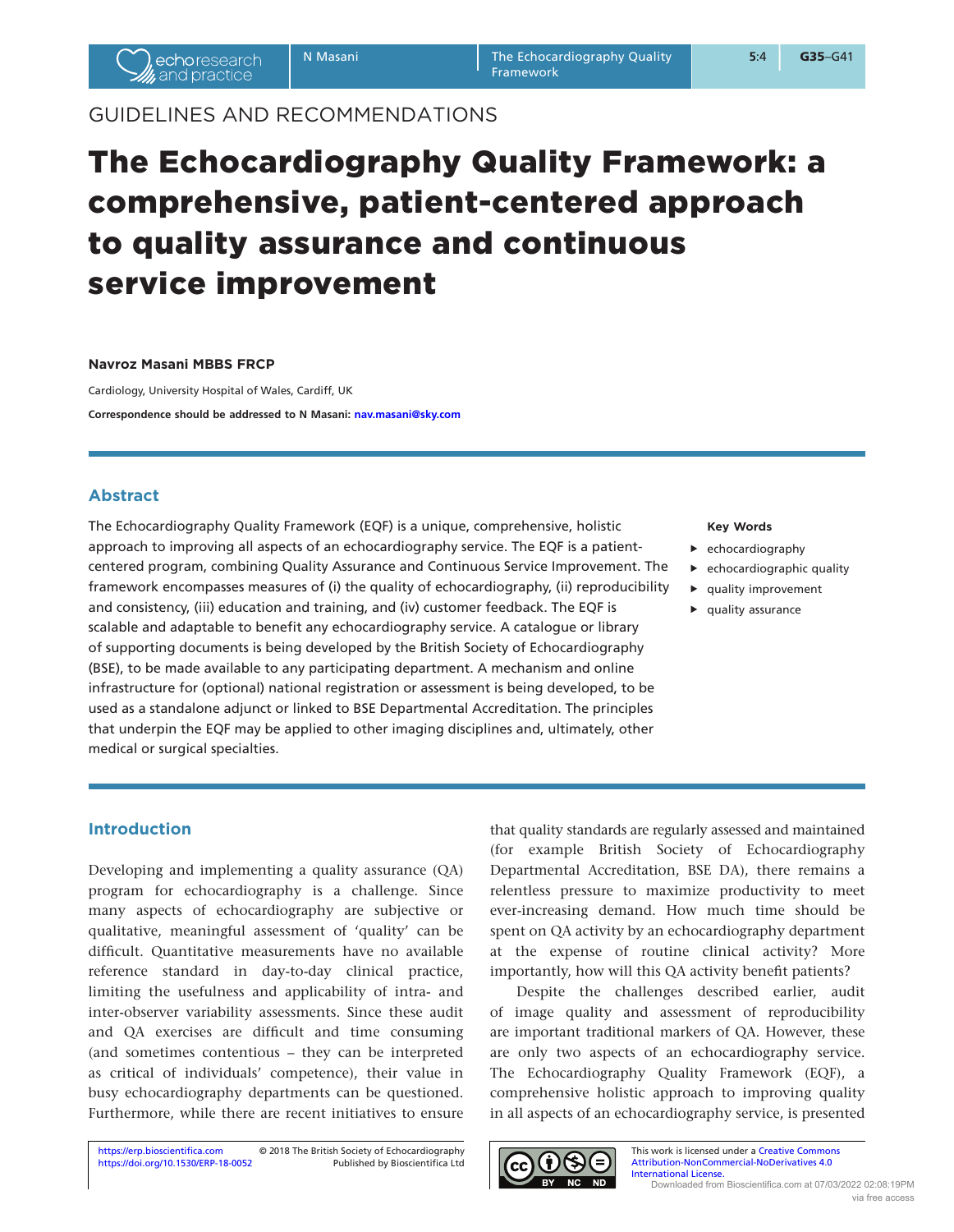<span id="page-1-0"></span>in this paper. Rather than a series of isolated, disconnected projects that may not produce lasting benefit, a program of Continuous Service Improvement (CSI) is advocated. The key principles in the development of the EQF are:

echoresearch and practice

- *A holistic approach* that covers the key aspects of the echocardiography service from the points of view of all stakeholders: patients and carers, clinical and administrative staff who use the service, the echo team itself and external bodies (such as BSE).
- *A patient-centric approach* is vital; every aspect of the program should be clearly linked to this. The program can therefore be viewed as *improving patient care* rather than *measuring the performance* of the echocardiography team.
- *Every member of the team* (physiologists, cardiologists, healthcare assistants, clerical staff, others) could be engaged in some quality improvement activity. If successful, this could help foster an 'improvement culture' within a department, benefiting team members as well as patients. Improvement work

could be assigned to team members according to their preference or skills – effectively, this approach allows for a holistic approach to the echo team as well as the improvement activity itself.

– *A scalable, adaptable program*, which could be undertaken at a pace that suits the capacity and capability of the team.

The EQF is endorsed by the British Society of Echocardiography, who are developing – through the Clinical Standards Committee – a national program to support its implementation and further development.

### **The Echocardiography Quality Framework**

The EQF is based on the above four key principles and structured around four main themes or questions (Fig. 1):

1. Echocardiogram quality: Are we constantly improving our echo quality? Do our reports help clinicians provide better patient care?



#### Figure 1

The four themes or quadrants of the EQF.



This work is licensed under a Creative Commons [Attribution-NonCommercial-NoDerivatives 4.0](https://creativecommons.org/licenses/by-nc-nd/4.0/)  [International License.](https://creativecommons.org/licenses/by-nc-nd/4.0/) Downloaded from Bioscientifica.com at 07/03/2022 02:08:19PM via free access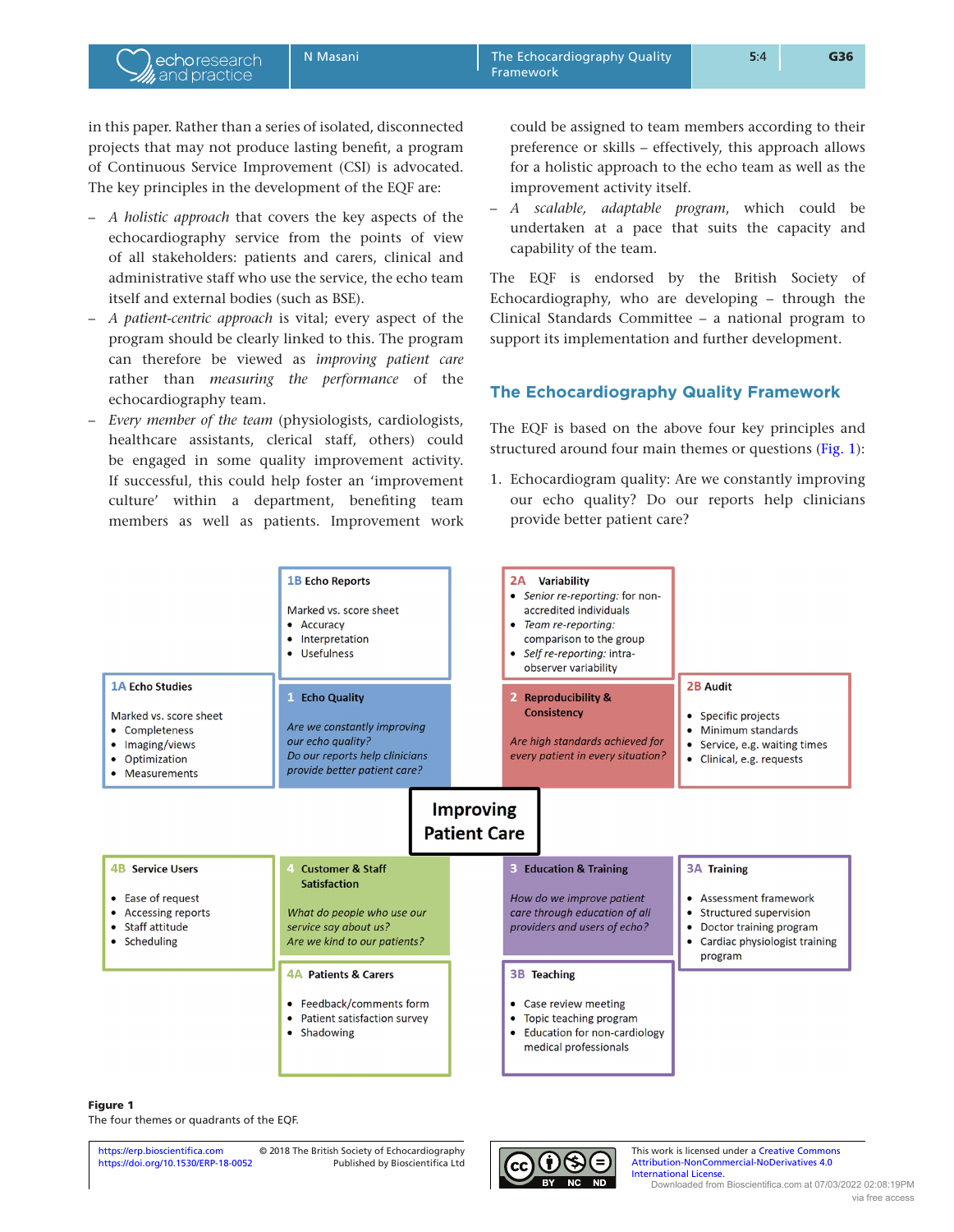2. Reproducibility and consistency: Are high standards achieved for every patient in every situation?

echoresearch and practice

- 3. Training and teaching: How do we improve patient care through education of all providers and users of echo?
- 4. Customer satisfaction: What do people who use our service say about us? Are we kind to our patients?

These four questions are inter-linked and comprise the four themes or quadrants of the EQF [\(Fig. 1\)](#page-1-0), described in more detail below. Each of the quadrants is sub-divided into two domains. Within each domain, individual projects and protocols have been developed, drawing on the experience and expertise of departments around the United Kingdom, so that a catalog or library of quality improvement activities is being built up and can be drawn upon. This is described in detail by Ingram *et al*. ([1](#page-6-0)). The framework provides the philosophy and structure of the program (effectively, the contents page of the EQF 'instruction manual'), with each domain being underpinned by examples of practice that can be used or adapted by others (effectively, the chapters of the instruction manual).

Each EQF quadrant and domain is described below along with the principles of assessment and delivery. A program of implementation, including sample protocols and score sheets has been developed and are presented elsewhere [\(1](#page-6-0)).

### **Quadrant 1: Echocardiogram quality**

### *Are we constantly improving our echocardiogram quality? Do our reports help clinicians provide better patient care?*

A patient-centered, holistic approach to echocardiogram quality requires consideration of (i) the technical quality of the image acquisition as well as accuracy of data measurements and calculations and (ii) the interpretation of findings and *usefulness* of the echo report – after all, it is the echo report (not the echo images), received and acted upon by the requesting clinician that affects patient care.

#### **Domain 1A. Echocardiogram study**

*Are we constantly improving our echocardiogram quality?*

Assessing and reassessing the quality of echocardiographic studies could be considered a conventional and compulsory starting point for an echo QA program, but it can be difficult to do well because of the subjective nature of 'image quality'. Informal commentary on image quality within the echo reporting room and at teaching meetings

has always been part of the culture of echo departments. It is important to supplement this using a consistent, structured approach; ideally, it should be a team-based exercise involving of all echocardiographers, who would benefit from shared discussion points and learning, rather than an interaction between two individuals in isolation.

Rather than setting a rigid standard (i.e. a pass mark that will by definition result in a 'failure' rate), the question asks simply whether or not we are *constantly improving* – a positive goal that is beneficial for echocardiographers and patients.

#### **Assessments**

- Completeness have all of the necessary views and modalities recorded.
- Imaging/views are 2D imaging planes and Doppler data 'text-book' correct.
- Optimization technical quality of 2D and Doppler settings.
- Measurements appropriate choice and accuracy of 2D and Doppler quantification.

#### **Recommended methodology**

- Use of a standard score sheet (e.g. a modified BSE TTE Accreditation score sheet).
- Regular 'group review' of studies selected at random, marked by the group, facilitated by a senior echocardiographer (cardiologist or physiologist) with recorded outcomes.

### **Domain 1B. Echocardiogram report**

*Do our reports help clinicians provide better patient care?*

The echocardiogram itself does not improve patient care. Providing the referring clinician with a useful report is what impacts patient care. There is little value in obtaining high-quality images if the echo report is incorrect or impossible to interpret. Since patients are referred for echocardiography by a wide variety of clinicians – physicians, anesthetists, GP's, nurses, cardiologists and others – it is important to provide a report that is comprehensible and relevant to these referrers.

#### **Assessments**

- Accuracy complete and correct observations made and reported.
- Interpretation findings collated and contextualized to provide suitable, detailed interpretation, rather than simple observations.



This work is licensed under a Creative Commons [Attribution-NonCommercial-NoDerivatives 4.0](https://creativecommons.org/licenses/by-nc-nd/4.0/)  [International License.](https://creativecommons.org/licenses/by-nc-nd/4.0/) Downloaded from Bioscientifica.com at 07/03/2022 02:08:19PM via free access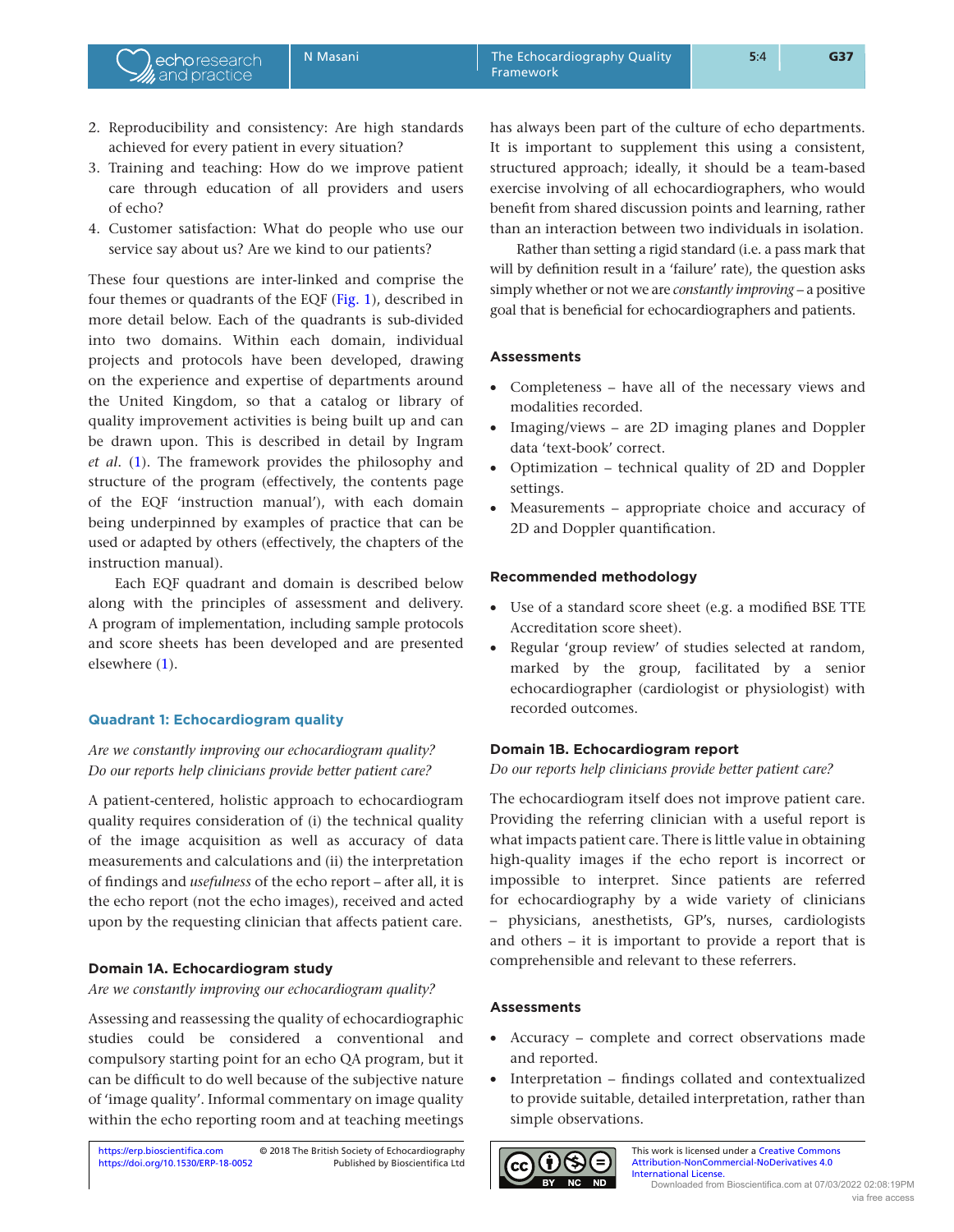• Usefulness – answering the question. Presenting the findings in a comprehensible manner that helps the referring clinician to manage the patient.

echoresearch and practice

**Recommended methodology** A similar approach to domain 1: assessing the Echocardiogram Study.

- Use of a score sheet that includes assessment of enduser factors: *interpretation* and *usefulness*.
- Regular 'group reading' sessions with recorded outcomes.

## **Quadrant 2: Reproducibility and consistency**

### *Are high standards achieved for every patient in every situation?*

While an echocardiography team may have dedicated clinical leaders, a highly skilled physiology team and high-end equipment, the service received by patients can depend on the circumstances and time of day. Ironically, the most acutely ill patients may be scanned by the least expert echocardiographer, using the lowest specification machine, in the most difficult environment, producing an incomplete or informal report. It may, of course, be entirely appropriate to perform an urgent or emergency echocardiogram, focused on a specific question. However, in most circumstances, our aim would be for every echocardiogram to reach a consistently high standard, regardless of the time of day, the day of the week or the clinical environment.

Within the echocardiography department, the importance of accurate and reproducible quantitative measurements ('traditional' QA) cannot be overstated. Inaccurate or poorly reproducible measurements can adversely affect patient care (e.g. inaccurate ejection fraction may result in harmful treatment or withdrawal of chemotherapy) and the overall value of echocardiography in clinical research and practice.

What can we do to ensure that we are endeavoring to achieve a high level of consistency and reproducibility within the echocardiography department as well as at the 'point of care'? This quadrant addresses these questions in the following two domains in the EQF: (i) minimizing unwarranted variability and (ii) conducting meaningful audits of our practice and completing audit cycles where appropriate.

### **Domain 2A. Variability**

Senior review of a selection of echocardiograms – either selected randomly or targeted at a particular subset of patients and/or echocardiographers – is an important, conventional element of quality control. Rather than

assessing the technical quality of the study (as in domain 1), the aim of this exercise is simply to determine whether or not the same findings and conclusions are reached, when reviewing a previously performed echocardiogram.

### **Assessments**

Reassessing inter-observer variability of an entire study:

- Senior re-report highlighting 'minor' (unlikely to change management) or 'major' (likely to change management) discrepancies. Discussion in a team forum.
- Team re-reports including discussion of variances with the original report and variations in interpretation or measurement.

Reassessing inter-observer variability in selected key areas of practice. For example:

- In departments assessing post-chemotherapy patients, assessing the variability of ejection fraction measurement.
- In valve disease clinics, assessing the variability of aortic valve area measurement.
- In acute services, assessing the variation in grading of mitral regurgitation post-myocardial infarction.

### **Recommended methodology**

- A structured system of senior re-report and team re-report adapted to meet the requirements of each department.
- Random selection of entire studies.
- Targeted selection in key areas.

### **Domain 2B. Audit**

A holistic approach to quality and service improvement should include good quality audit against (i) best clinical standards and (ii) service delivery requirements. The principle of the EQF is to target audit projects to a demonstrable link to improving patient care and the question posed in this quadrant: 'Are high standards achieved for every patient in every situation?'

### **Assessments**

- Specific projects these could be audits of image acquisition, measurements or reporting, for example, audit of patients referred with breathlessness/suspected heart failure:
	- What parameters of LV systolic function, diastolic function and pulmonary artery pressure were *reported* (against recommended standards)?



This work is licensed under a [Creative Commons](https://creativecommons.org/licenses/by-nc-nd/4.0/)  [Attribution-NonCommercial-NoDerivatives 4.0](https://creativecommons.org/licenses/by-nc-nd/4.0/)  [International License.](https://creativecommons.org/licenses/by-nc-nd/4.0/) Downloaded from Bioscientifica.com at 07/03/2022 02:08:19PM via free access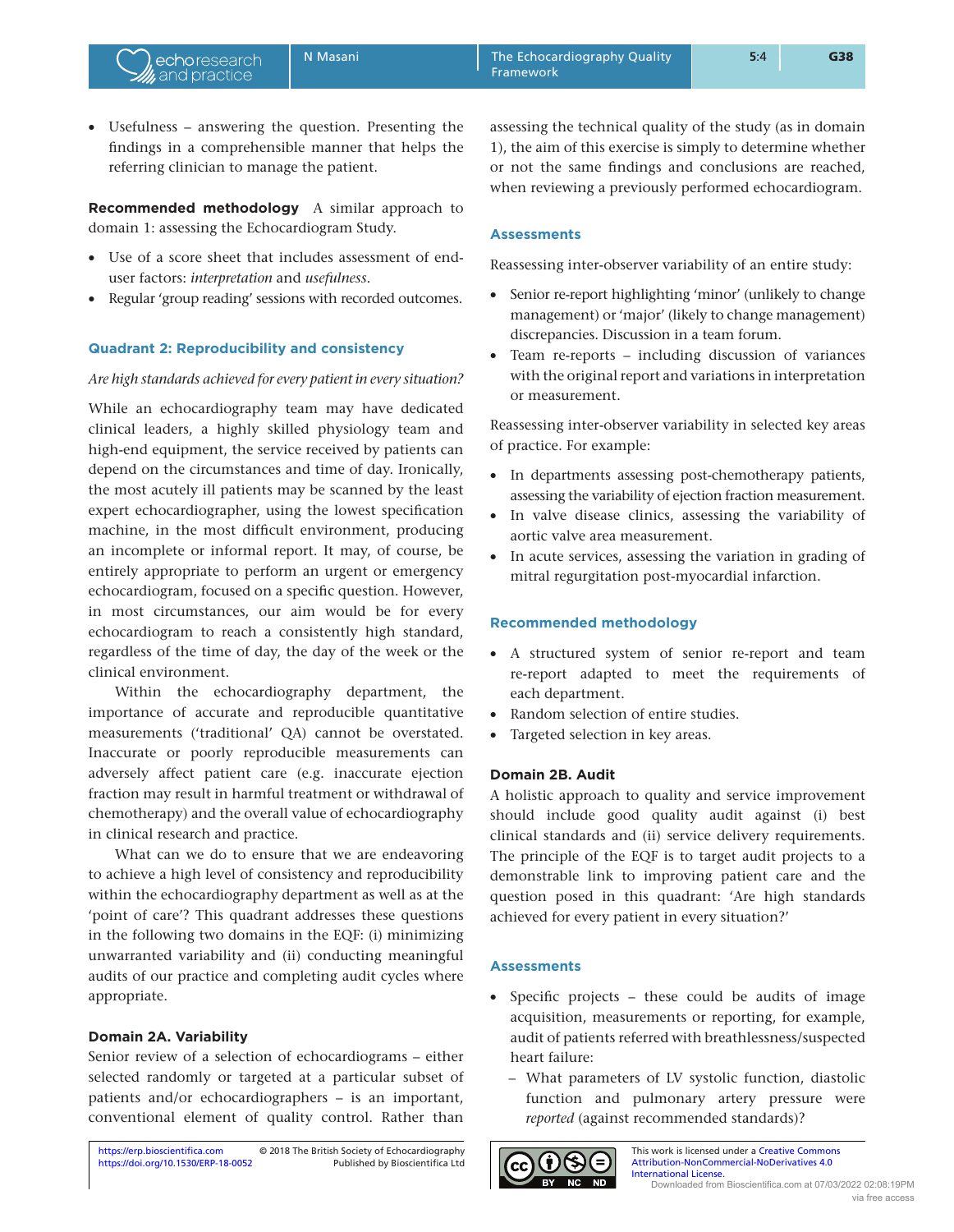- Were they reported in a way that was explicable to the referring clinician? This topic illustrates the patientcentric rather than technical approach we are trying to achieve, addressing questions (and hopefully driving up standards) that matter to the users of our service.
- Minimum standards audits of adherence to BSE Standards and Recommendations.
- Service, for example, waiting times.

echoresearch and practice

• Clinical, for example, requests – the approach to this type of audit would, again, be centered on improving patient care and therefore would ideally be a collaborative project. For instance, an audit of preoperative echocardiogram requests for appropriateness (e.g. 'heart murmur, pre-hip surgery') could be done in collaboration with the surgical or anesthetic department with a view to improving accessibility and minimizing unnecessary pre-operative delays.

In keeping with the cohesive structure of the EQF, there are links between audit, as described earlier, and education. In the latter example, the audit would lead naturally into an educational dialog between providers and users of the service.

### **Quadrant 3: Education and training**

# *How do we improve patient care through education of all providers and users of echo?*

The aims of this quadrant are to better align the training and teaching activities in our echocardiography department with the needs of the service – for both providers and users. This is particularly relevant at a time when there is a tension between more demanding requirements for training (e.g. the cardiology Specialist Training curriculum) and increased service demand. Demonstrating a link between training, teaching activities and patient outcomes provides justification and support for their incorporation into the departments' core activity.

A structured approach to training and teaching is closely allied to all the other quadrants of the EQF.

## **Domain 3A. Training**

While many echocardiography departments can be proud of their record of training physiologists and cardiologists to achieve BSE Accreditation, feedback from trainees (e.g. the General Medical Council Cardiology Trainee survey) reveals an inconsistent, informal approach that could be improved upon. Accordingly, a structured approach is recommended, drawing on exemplars of excellence provided by senior and junior physiologists and cardiologists from around the United Kingdom.

### **Methodology**

- Assessment framework a formal protocol for assessing baseline knowledge and skills prior to training. Repeat assessments and sign off at specified stages e.g. novice, fully supervised scanning, supervised on call (SpR's), pre-BSE stage (independent scanning with report sign off), full BSE Accreditation.
- Structured supervision a graded program of supervision from initial experience, through supervised scanning, to independent scanning and reporting with senior overview. This links with the Assessment Framework, above.
- Cardiac Physiologist training program formalization of BSE curriculum training with a trainee held portfolio.
- Cardiology Specialty training program formalization of BSE curriculum training with a trainee held portfolio.

### **Domain 3B. Teaching**

In addition to teaching our own teams and the wider echocardiography community (i.e. *providers* of the service), the EQF approach includes development of a more patientcentered approach involving educational activity for *users* of the service. This should include clinicians who refer patients and receive our reports. Ultimately, education for patients is recommended.

### **Methodology**

- Case review meeting regular teaching session, discussing interesting and informative cases. Predominantly teaching for the echocardiography department; further developed to target other invited groups – interesting Critical Care cases, echocardiography for oncologists, etc.
- Topic teaching program a series of tutorials, lectures or presentations by the echocardiography team, covering the BSE curriculum.
- Non-cardiology education a program of tutorials, lectures or presentations for our users: junior doctors, hospital clinicians, GPs. Topics could include:
	- How to read an echocardiogram report?
	- Understanding the echo assessment of left ventricular function.
	- How does echocardiography help stroke management?
	- When is trans-esophageal echocardiography indicated in suspected endocarditis?



This work is licensed under a Creative Commons [Attribution-NonCommercial-NoDerivatives 4.0](https://creativecommons.org/licenses/by-nc-nd/4.0/)  [International License.](https://creativecommons.org/licenses/by-nc-nd/4.0/) Downloaded from Bioscientifica.com at 07/03/2022 02:08:19PM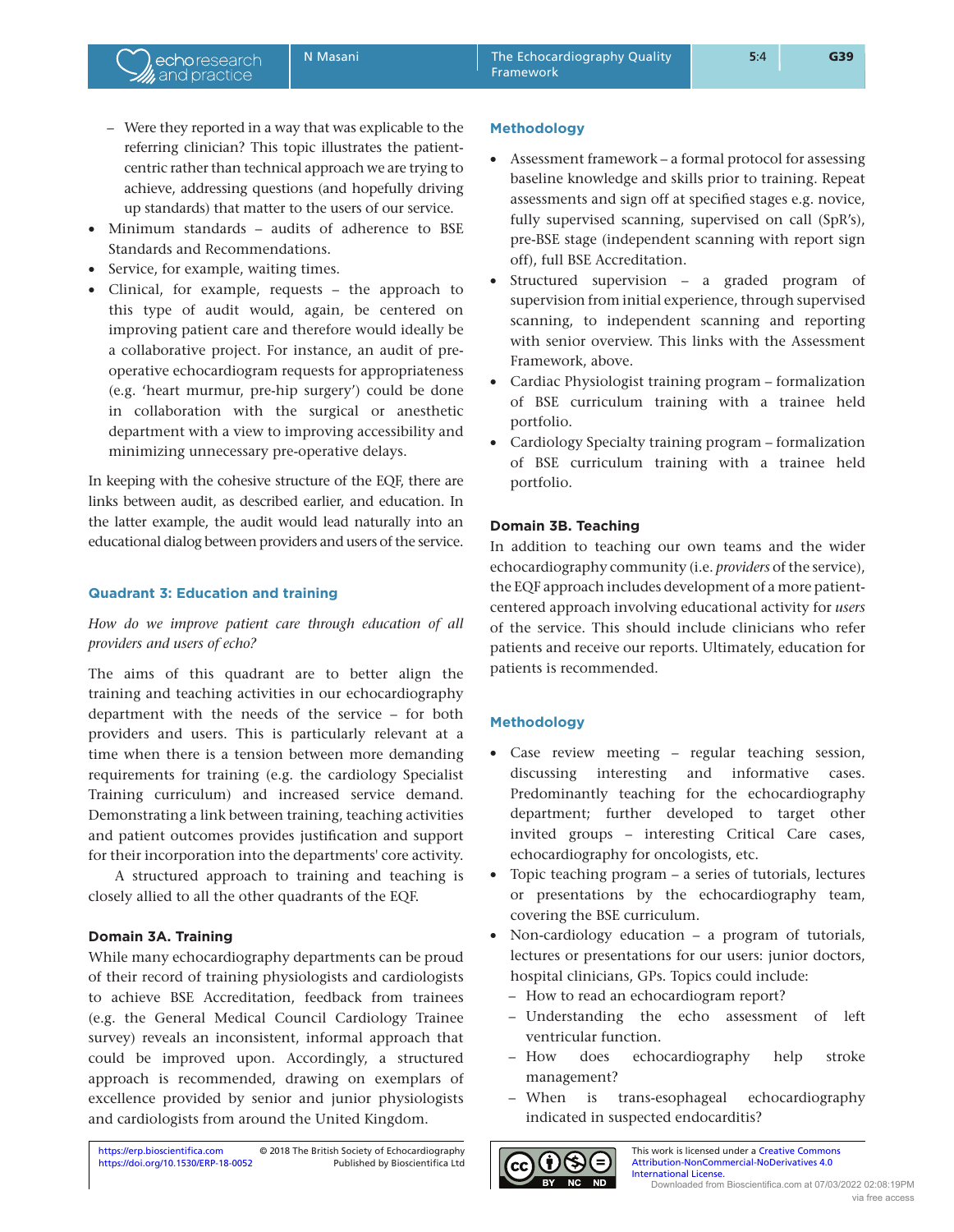# **Quadrant 4: Customer satisfaction**

*What do people who use our service say about us? Are we kind to our patients?*

Key elements of a service improvement approach are feedback, reflection and stakeholder engagement: *What do people who use our service say about us?*

The EQF approach is to frame this question as broadly as possible, covering as many aspects of the service as possible, in a variety of different ways, and being receptive about the answers. A natural place to start is to undertake patient satisfaction surveys, extending to feedback from *all* the people who use our service. Thus, the two domains in the customer satisfaction quadrant are (i) patients and carers and (ii) service users.

# **Domain 4A. Patients and carers**

The EQF approach is to view our service from the patient perspective – how would we wish to be treated in our own department? This is articulated by the question: *Are we kind to our patients?*

### **Methodology**

- Feedback/comments forms simple, anonymous, immediate comments box or alternative electronic feedback form.
- Patient/carer satisfaction surveys using a combination of media: paper forms, electronic forms, touch pad (tablet). Recommended aspects to be covered include:
	- overall experience
	- access
	- dignity
	- communications.
- Shadowing using volunteer students or junior staff in which patients are followed through the experience of attending an echocardiography appointment. Their observations may be particularly helpful for patient groups who do not wish to, or cannot, complete surveys.

### **Domain 4B. Service users**

This includes the clinicians and support teams (including administrative staff) whom, ultimately, affect patient care using our echocardiography reports. It is understandable that some of the processes involved in a diagnostic service are designed for the efficient running of that service but are they truly for the benefit of the patient or to suit the team? There needs to be an appropriate balance. Of more concern is the knowledge that some departments can appear intimidating or unhelpful, particularly to junior or non-specialist service users. The EQF is an opportunity to

reflect on feedback form these users and develop a dialog aimed at overall service improvement.

### **Methodology**

- Feedback/comments forms.
- User satisfaction surveys aspects to be covered include:
	- Ease of request.
	- Accessing and interpreting reports.
	- Staff attitude.
	- Waiting times and scheduling.

## **Implementation of the EQF**

The EQF is designed to be scalable, adaptable and undertaken at a pace that suits the capacity and capability of the team. With local modifications or improvements where required, it should be possible to implement it in any hospital-based echocardiography department, regardless of size. Guidance on the frequency of EQF activity and linkage to the BSE Departmental Accreditation process has been developed by the BSE Clinical Standards Committee and are described in detail elsewhere (in this issue) ([1\)](#page-6-0).

The design principles for implementation are explained below:

### **The continuous EQF cycle**

A strength of the EQF is that it naturally dovetails into a Continuous Service Improvement (CSI) environment that is responsive to local demands, rather than creating a series of isolated and unconnected projects that fail to gain wider traction. This approach encourages the involvement of the entire echo team (it would be impossible for one individual to lead or implement every domain) that, with appropriate nurture, will have a positive impact on the culture of the host department. In order to achieve this goal, regular time within the normal working week has to be set aside for 'quality' or 'service improvement' activity. However, this is crucial work that will benefit patients, staff and host institutions. It is also a resource requirement that is in keeping with the QA processes required of other diagnostic services. Lastly, there will likely be efficiency gains as a result of activity performed in several of the domains.

### **A framework for (self) assessment**

Rather than prescribing rigid targets, the EQF represents a 'journey' for many echo departments that will be of